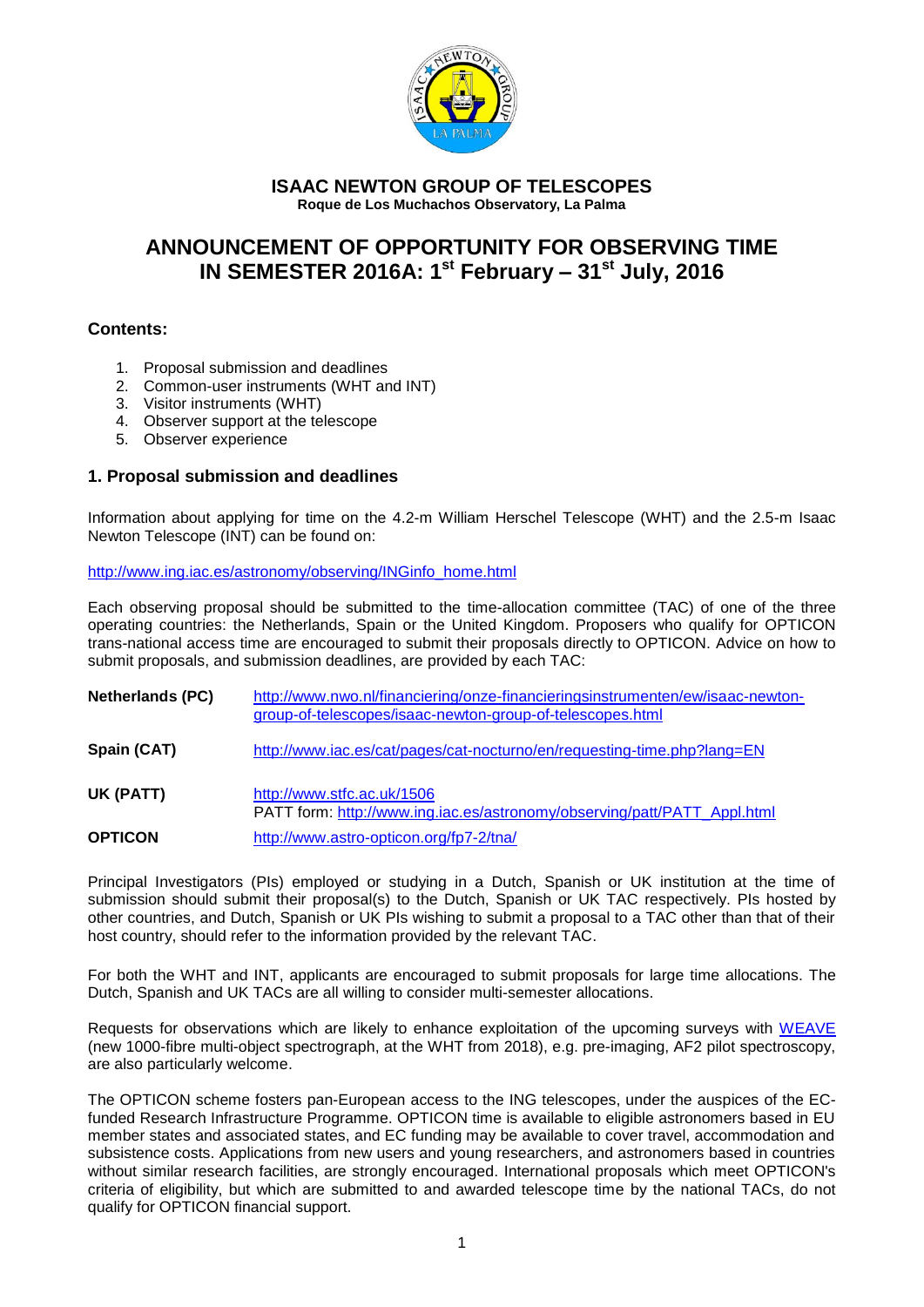# **2. Common-user instruments (WHT and INT)**

The instruments available on the WHT and INT are shown on:

<http://www.ing.iac.es/astronomy/observing/instruments.html>

and are summarised below. Please direct any queries about individual instruments to the relevant ING instrument specialists (contact details on the above link).

Note that as part of ongoing rationalisation of the WHT's instrument suite, and following consultation with ING's observing communities (see e.g. a [recent poll\)](http://www.ing.iac.es/about-ING/inginstrpoll.html), the adaptive-optics instruments (NAOMI/INGRID and NAOMI/OASIS) are no longer offered.

#### **WHT:**

| <b>Instrument</b>  | <b>Description</b>                                                                                                                                                                                                                                                                                                                                                                                                                                                                               |
|--------------------|--------------------------------------------------------------------------------------------------------------------------------------------------------------------------------------------------------------------------------------------------------------------------------------------------------------------------------------------------------------------------------------------------------------------------------------------------------------------------------------------------|
| <b>ISIS</b>        | Medium-resolution long-slit spectroscopy, polarimetry. An image-slicer has recently<br>been commissioned, and is available on a shared-risk basis. The slicer delivers a<br>spectroscopic resolution of two pixels, with throughput $\sim$ 2 - 3 times greater than with<br>the long-slit set to project to 2 pixels in 1" seeing (and up to 1.5 times greater<br>in 1.5" seeing).                                                                                                               |
| <b>ISIS/QUCAMs</b> | Spectroscopy with high time resolution and/or of faint objects (L3 CCDs).                                                                                                                                                                                                                                                                                                                                                                                                                        |
| <b>LIRIS</b>       | Near-IR imaging (4-arcmin field) through broad- and narrow-band filters, and long-slit<br>spectroscopy, multi-object (slit masks) spectroscopy, spectropolarimetry and imaging<br>polarimetry.                                                                                                                                                                                                                                                                                                   |
|                    | PIs awarded time in multi-slit mode are strongly encouraged to initiate the design of<br>their slit masks on publication of the telescope schedules. The cost of manufacturing<br>the slit masks for MOS mode (€600 to €900 per mask) must be covered by the home<br>institution of the proposing team. IAC provides mask design, and manages the<br>procurement process. Please contact the IAC LIRIS team (liris@iac.es) to initiate mask<br>manufacture.                                      |
| <b>ACAM</b>        | High-throughput imaging (8-arcmin field) through broad- and narrow-band filters, and<br>low-resolution long-slit spectroscopy. Observations can be made with ACAM at any<br>time, except when an instrument is mounted at prime focus.                                                                                                                                                                                                                                                           |
| AF <sub>2</sub>    | Multi-object (150 fibres) medium-resolution spectroscopy over a 40-arcmin field.<br>Recent improvements in the target-acquisition procedure, and a better characterisation<br>of field distortion at WHT prime focus, have significantly increased the accuracy of<br>fibre positioning on targets and, correspondingly, instrument throughput. In addition, a<br>4k*4k deep-depletion low-fringing CCD is now available as the default detector, and<br>ING provides a data-reduction pipeline. |
| Prime-focus imager | Imaging over a 16-arcmin field, using the two-CCD mosaic (the single 4k * 4k CCD is<br>not offered). It's likely that this imager will be withdrawn from service once the new<br>Spanish-built <b>PAUCam</b> imager (see below) has been fully commissioned.                                                                                                                                                                                                                                     |
| INT:               |                                                                                                                                                                                                                                                                                                                                                                                                                                                                                                  |
| Instrument         | <b>Description</b>                                                                                                                                                                                                                                                                                                                                                                                                                                                                               |
| <b>IDS</b>         | Medium- and low-resolution long-slit spectroscopy. IDS is offered with two possible<br>detectors: Red+2 (default detector) and EEV10 (whose use should be justified in the<br>proposal).                                                                                                                                                                                                                                                                                                         |
| <b>WFC</b>         | Imaging over a 33-arcmin field. The WFC is offered with a fixed rotator position angle<br>of 180 degrees. When compelling scientific justification is provided in the observing<br>proposal, other rotator angles (0, 90 or 270 degrees) can be offered for the duration of                                                                                                                                                                                                                      |

## **3. Visitor instruments (WHT)**

Applicants wishing to submit proposals to use an established visitor instrument on the WHT should in the first instance contact the relevant person listed below:

the run only. Changes to rotator angle during a run are not permitted.

| <b>Instrument</b> | <b>Contact</b>           |
|-------------------|--------------------------|
| <b>GHaFaS</b>     | John Beckman, jeb@iac.es |